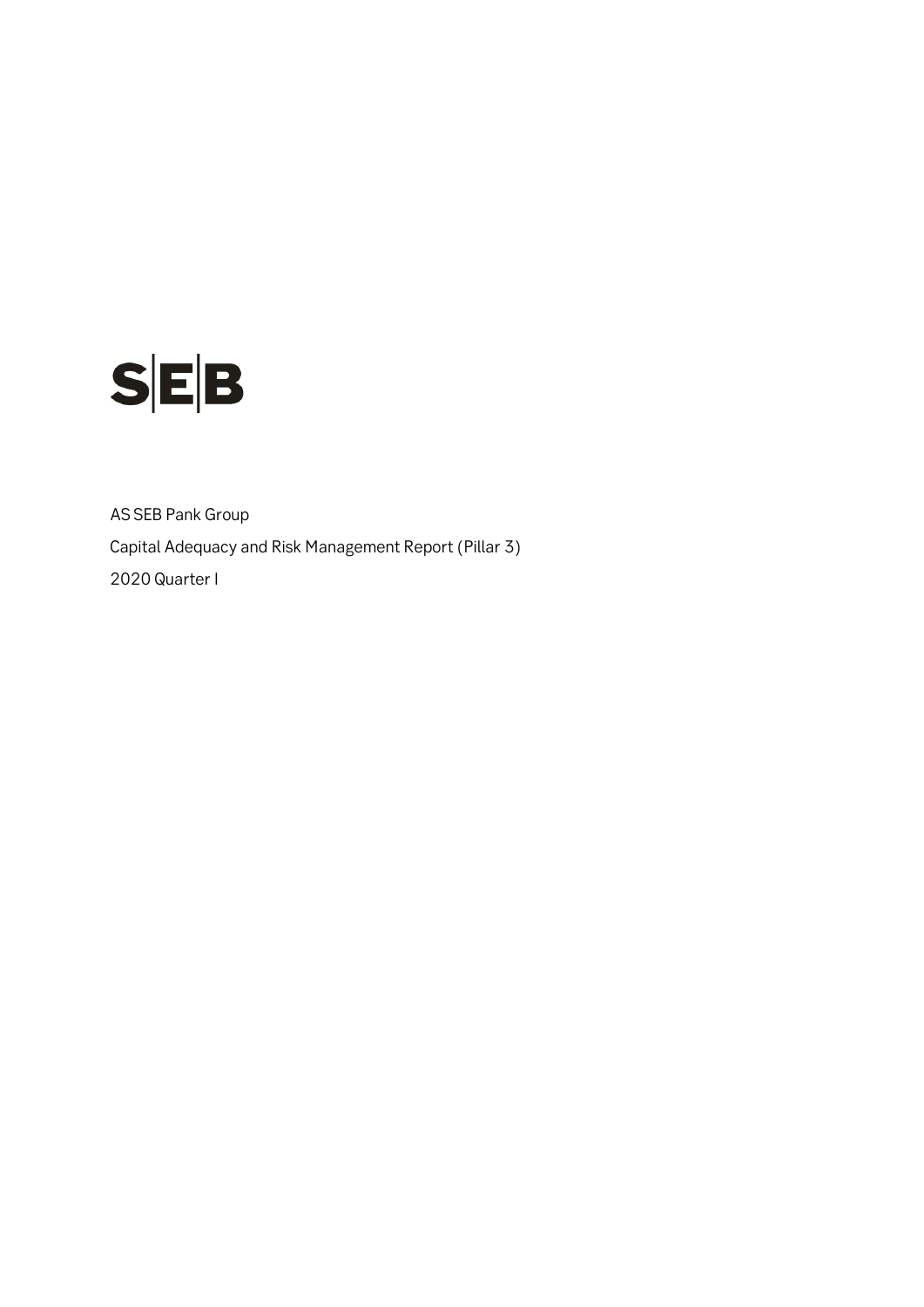## Table of Contents

<span id="page-1-0"></span>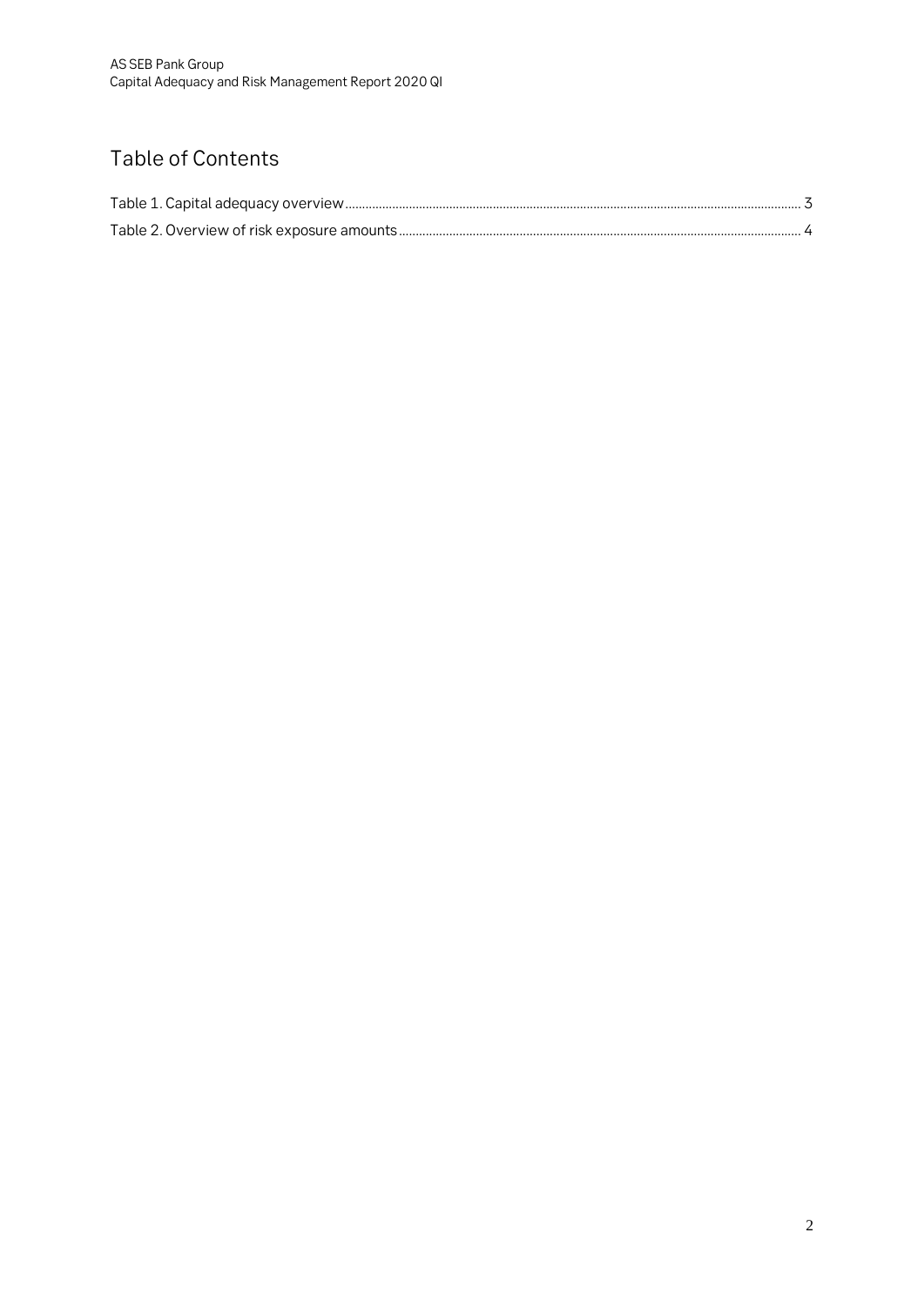## Table 1. Capital adequacy overview

| EUR <sub>m</sub>                                                     | 31/03/2020 | 31/12/2019 |
|----------------------------------------------------------------------|------------|------------|
|                                                                      |            |            |
| Own funds                                                            |            |            |
| Common Equity Tier 1 capital                                         | 1,057      | 1,057      |
| Tier 1 capital                                                       | 1,057      | 1,057      |
| Total own funds                                                      | 1,057      | 1,057      |
| Own funds requirement                                                |            |            |
| Risk exposure amount                                                 | 3,219      | 2,981      |
| Expressed as own funds requirement                                   | 258        | 238        |
| Common Equity Tier 1 capital ratio                                   | 32.8%      | 35.4%      |
| Tier 1 capital ratio                                                 | 32.8%      | 35.4%      |
| Total capital ratio                                                  | 32.8%      | 35.4%      |
| Own funds in relation to own funds requirement                       | 4.1        | 4.4        |
| Regulatory Common Equity Tier 1 capital requirement including buffer |            |            |
| requirement (Pillar 1 only)                                          | 10.0%      | 10.0%      |
| of which capital conservation buffer requirement                     | 2.5%       | 2.5%       |
| of which systemic risk buffer requirement                            | 1.0%       | 1.0%       |
| of which countercyclical capital buffer requirement                  | $0.0\%$    | 0.0%       |
| of which other systemically important institution buffer             | 2.0%       | 2.0%       |
| Common Equity Tier 1 capital available to meet buffer 1)             | 28.3%      | 30.9%      |
| Leverage ratio                                                       |            |            |
| Exposure measure for leverage ratio calculation                      | 7,733      | 7,344      |
| of which on balance sheet items                                      | 7,213      | 6,850      |
| of which off balance sheet items                                     | 519        | 494        |
| Leverage ratio                                                       | 13.7%      | 14.4%      |

*1) CET1 ratio less minimum capital requirement of 4.5% excluding buffers.*